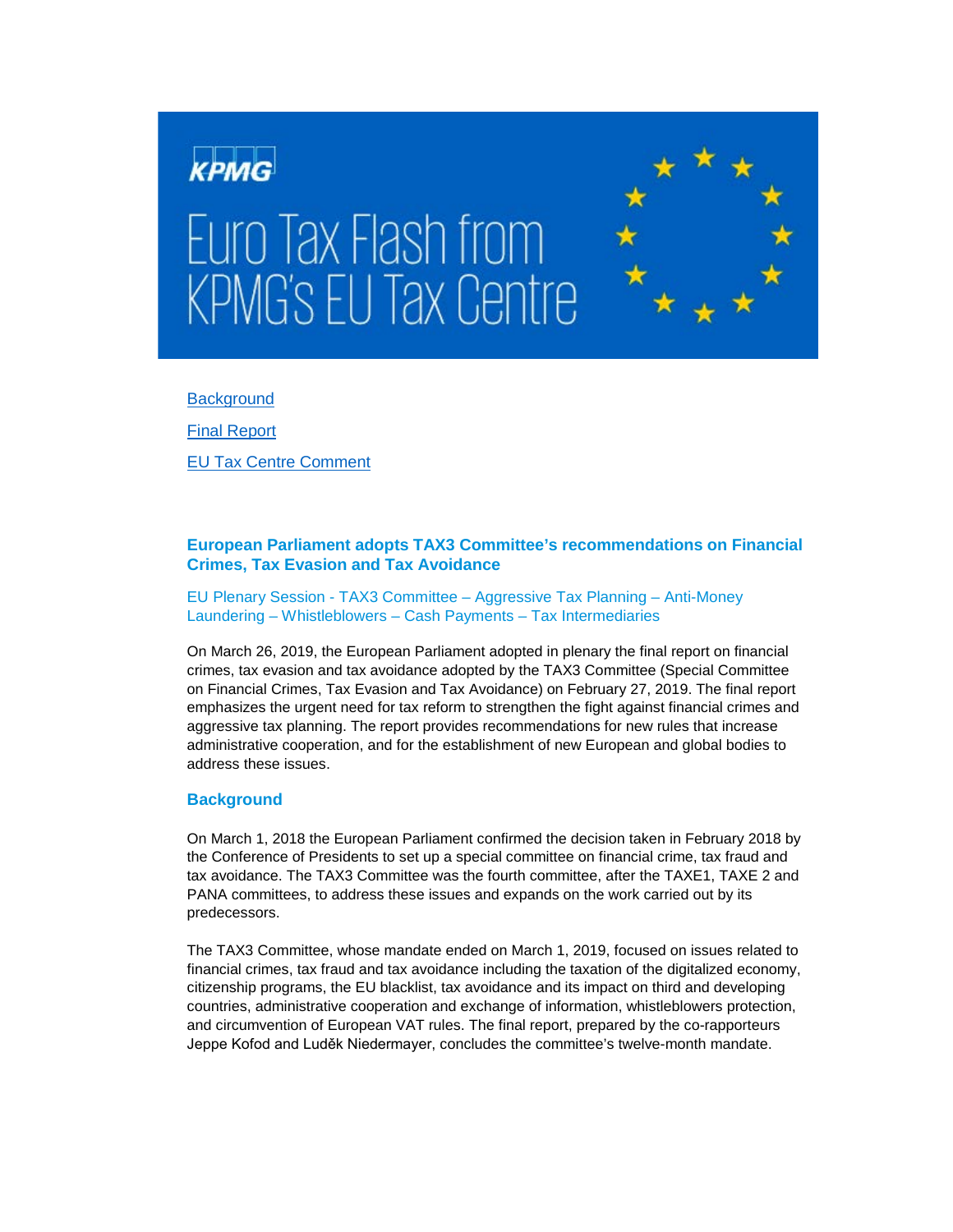#### <span id="page-1-0"></span>**Final report**

The recommendations adopted by the TAX3 Committee range from overhauling the system for dealing with financial crimes, tax evasion and tax avoidance, notably by thoroughly improving cooperation between the tax authorities involved, to setting up new bodies at the EU and global level. The report also expresses the Members of the European Parliament's concern about the Member States' perceived lack of political will in the Council to tackle tax evasion, avoidance and financial crime.

As regards aggressive tax planning ("ATP"), the report calls for the adoption of a comprehensive definition of ATP indicators, as well as their use in the framework of the European Semester and notes in particular that seven EU countries (Belgium, Cyprus, Hungary, Ireland, Luxembourg, Malta and The Netherlands) display traits of a tax haven and facilitate aggressive tax planning.

In the field of corporate taxation, the report calls for:

- More stringent EU anti-tax avoidance standards, such as the implementation by Member States of the tainted income "categorical" approach, the "simpler and most efficient CFC rules in ATAD 1", the adoption of a common General Anti-Avoidance Rule (GAAR) in the Parent-Subsidiary Directive, the Interest and Royalties Directive and the Merger Directives, and the strengthening of existing exit tax provisions, for example through coordinated withholding taxes.
- A clear definition of a permanent establishment, as well as coordinated substantial economic activity requirements for "letterbox" companies and a proposal to repeal patent boxes;
- Member States in favor of the introduction of a digital services tax to do so under the enhanced cooperation procedure and to all Member States to explore the concept of minimum effective taxation;
- Increased cooperation between tax authorities of Member States, by extending the scope of the EU Directive on Administrative Cooperation and encouraging joint audits;
- Progress on the recast of the Interest and Royalties Directive, the Common Consolidated Corporate Tax Base, and public country-by-country reporting;
- The assessment of possible countermeasures including fines in State aid cases;
- EU blacklist Blacklisting Switzerland if no significant progress has been made by the end of 2019, as well as the implementation of strong countermeasures, such as automatic Controlled Foreign Company rules for blacklisted jurisdictions.

Moreover, the report reiterates that intermediaries facilitating money laundering or tax evasion activities should face effective and dissuasive penalties and that professional secrecy should not be used to protect illegal practices or violations to the spirit of the law. The role of the EU mandatory disclosure rules (DAC6) and the broad definition of "intermediary" in addressing these issues was also recognized and welcomed in the report. The Committee furthermore calls on the Commission to reassess the extension of the DAC6 reporting obligation to domestic cases. As regards limiting the risks of conflicts of interest, the report suggests a rotation of auditors every seven years.

The numerous findings and recommendations also include: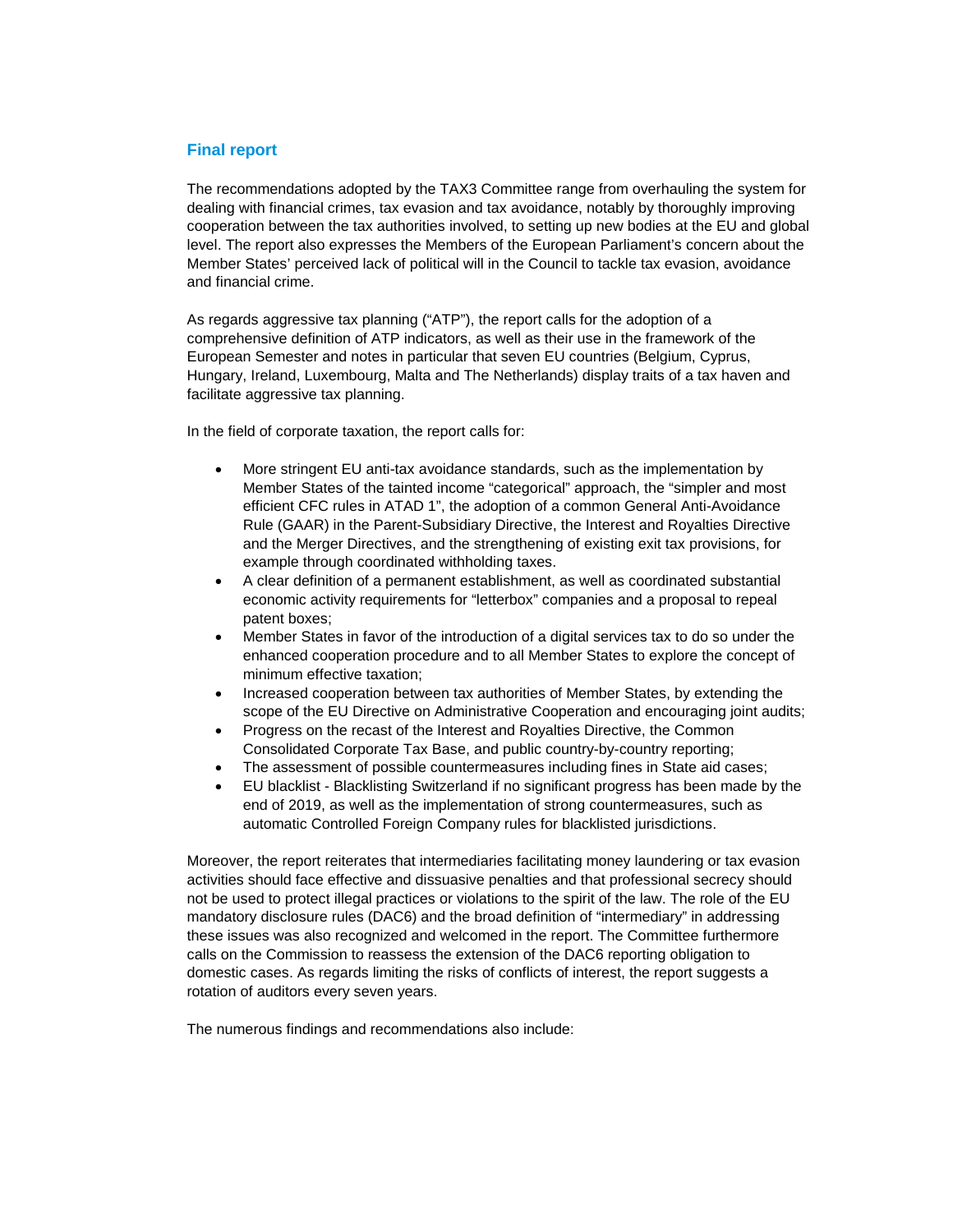- The establishment of additional supervisory authorities at the EU level, and in particular the creation of a European financial police force, as well as an EU antimoney laundering surveillance body;
- The possible ban of tax-driven financial practices such as dividend arbitrage and dividend stripping in the absence of a substantive economic purpose;
- The phasing out of Golden visas and passports, in particular those offered by Member States without strong due diligence safeguards;
- The automatic exchange of information on beneficial ownership and transactions taking place in free ports and other specific economic zones,
- The screening by the Code of Conduct Group of tax amnesty programs envisaged by the Member States before their implementation
- A better protection for whistleblowers and investigative journalists. In that respect, the US reward system for whistleblowers could be replicated in the EU;
- With respect to relationships with third countries, countermeasures should be envisaged against the United States if they do not ensure FATCA's reciprocity, and the Council should properly assess the situation in Switzerland in order to ensure that no harmful tax regimes are introduced. In addition, 'Tax good governance' clauses should be systematically included in new EU agreements with non-EU countries

The report adopted by the European Parliament in plenary with 505 votes to 63, with 87 abstentions will now be passed on to the Council and to the European Commission, although they are not binding to the Member States or EU institutions.

# <span id="page-2-0"></span>**EU Tax Centre Comment**

The final report should be seen as complementing the work and recommendations issued by TAXE1, TAXE2 and PANA Committees in November 2015, July 2016 and December 2017. The report validates the accomplishments in tackling tax evasion and aggressive tax planning but also exposes the amount of work still to be done in this field, in particular by enhancing administrative cooperation at EU and global level. Although most of the proposed recommendations have already been considered in other work undertaken by the European Parliament, this report is yet another indication of the increasing pressure the Parliament is trying to put on the other European institutions and on Member States with respect to countering aggressive tax planning and promoting tax transparency.

Should you have any queries, please do not hesitate to contact [KPMG's EU Tax Centre,](mailto:kpmgeutaxcentre@kpmg.com) or, as appropriate, your local KPMG tax advisor.



**Robert van der Jagt**